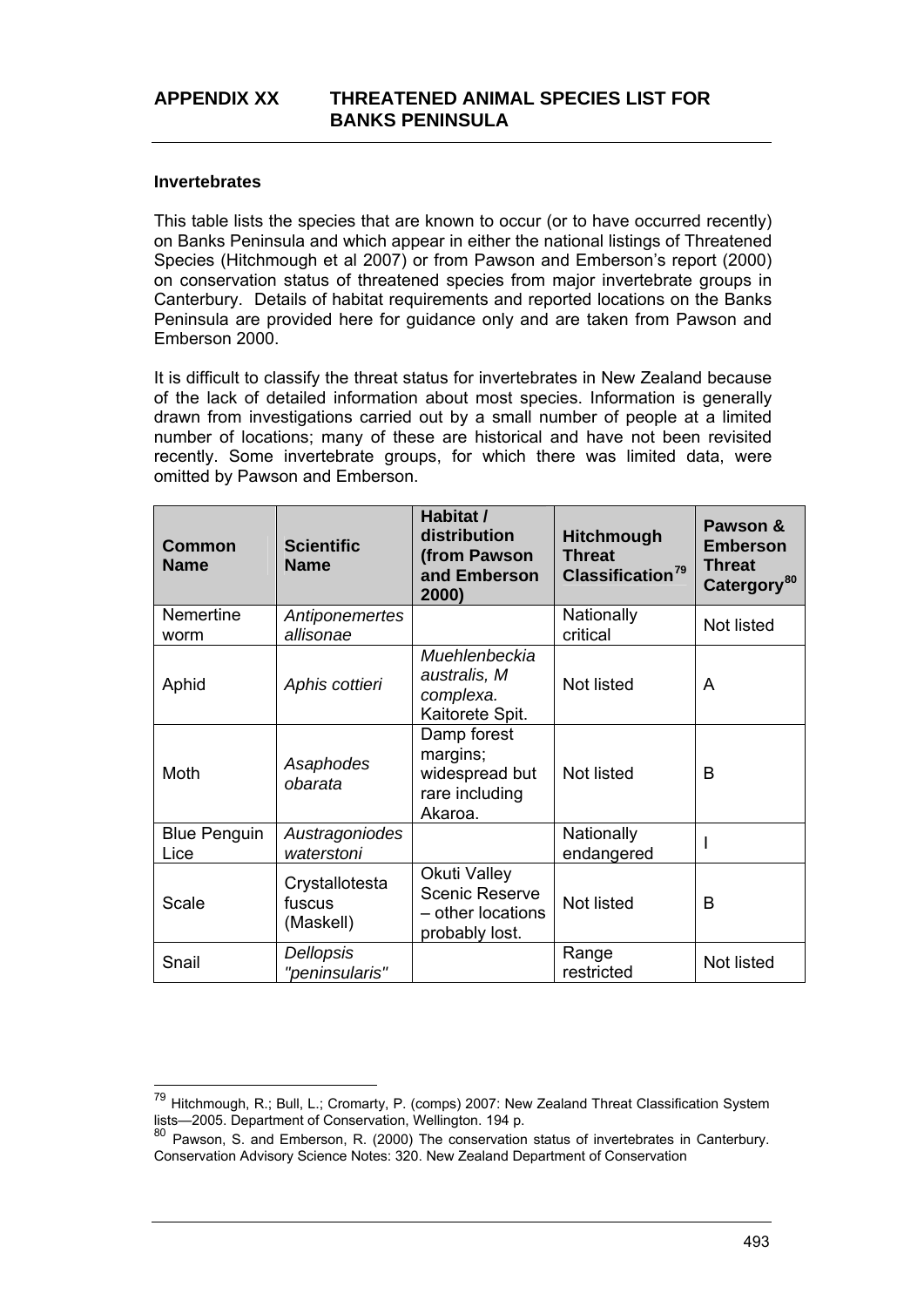| <b>Common</b><br><b>Name</b>           | <b>Scientific</b><br><b>Name</b>          | Habitat /<br>distribution<br>(from Pawson<br>and Emberson<br>2000)                                       | Hitchmough<br><b>Threat</b><br><b>Classification</b> | Pawson &<br><b>Emberson</b><br><b>Threat</b><br><b>Catergory</b> |
|----------------------------------------|-------------------------------------------|----------------------------------------------------------------------------------------------------------|------------------------------------------------------|------------------------------------------------------------------|
| Moth                                   | Gadira petraula                           | Lichen/moss<br>covered<br>volcanic rocks<br>Port Hills<br>around Lyttelton                               | Sparse                                               | A                                                                |
| Moth                                   | Glyphipterix<br>euastera                  | Short<br>tussock<br>grassland;<br>Kaitorete<br>Spit,<br>Hinewai.                                         | Sparse                                               | B                                                                |
| Weevil                                 | Hadramphus<br>tuberculatus                | Aciphylla<br>spp<br>(Wild<br>Spaniards);<br>historical<br>records only.                                  | Nationally<br>critical                               | X                                                                |
| Weta<br>(Ground<br>weta)               | <b>Hemiandrus</b><br>'horomaka' '         |                                                                                                          | Range<br>restricted                                  | B                                                                |
| Weta (Banks<br>Peninsula<br>tree weta) | Hemideina ricta                           | Totara/broadleaf<br>forest, kanuka;<br>km <sup>2</sup><br>200<br>area<br>north and<br>east<br>of Akaroa. | Range<br>restricted                                  | B                                                                |
| Moth                                   | Heterocrossa<br>maculosa                  | Hoheria<br>angustifoloa,<br>Plagianthus<br>regius. Coopers<br>Knob.                                      | Sparse                                               | A                                                                |
| Moth                                   | Kiwaia<br>'plains<br>jumper'              | Raoulia<br>spp,<br>etc;<br>mosses<br><b>Kaitorete Spit</b>                                               | Serious decline                                      | A                                                                |
| Moth                                   | Kiwaia jeanae                             | Raoulia<br>sp;<br>Kaitorete Spit                                                                         | Nationally<br>Endangered                             | B                                                                |
| Moth                                   | Kupea electilis                           | Raoulia<br>sp;<br>Kaitorete Spit                                                                         | Serious decline                                      | A                                                                |
| Snail                                  | Laoma "Peraki"                            |                                                                                                          | Range<br>restricted                                  | Not listed                                                       |
| Spider<br>(Katipo<br>spider)           | Latrodectus<br>katipo                     |                                                                                                          | Serious decline                                      | Not listed                                                       |
| Ground<br>beetle                       | Mecodema<br>howitti<br>Castelnau,<br>1867 | Remnant<br>bush<br>patches'. Found<br>only on Banks<br>Peninsula                                         | Range<br>restricted                                  | B                                                                |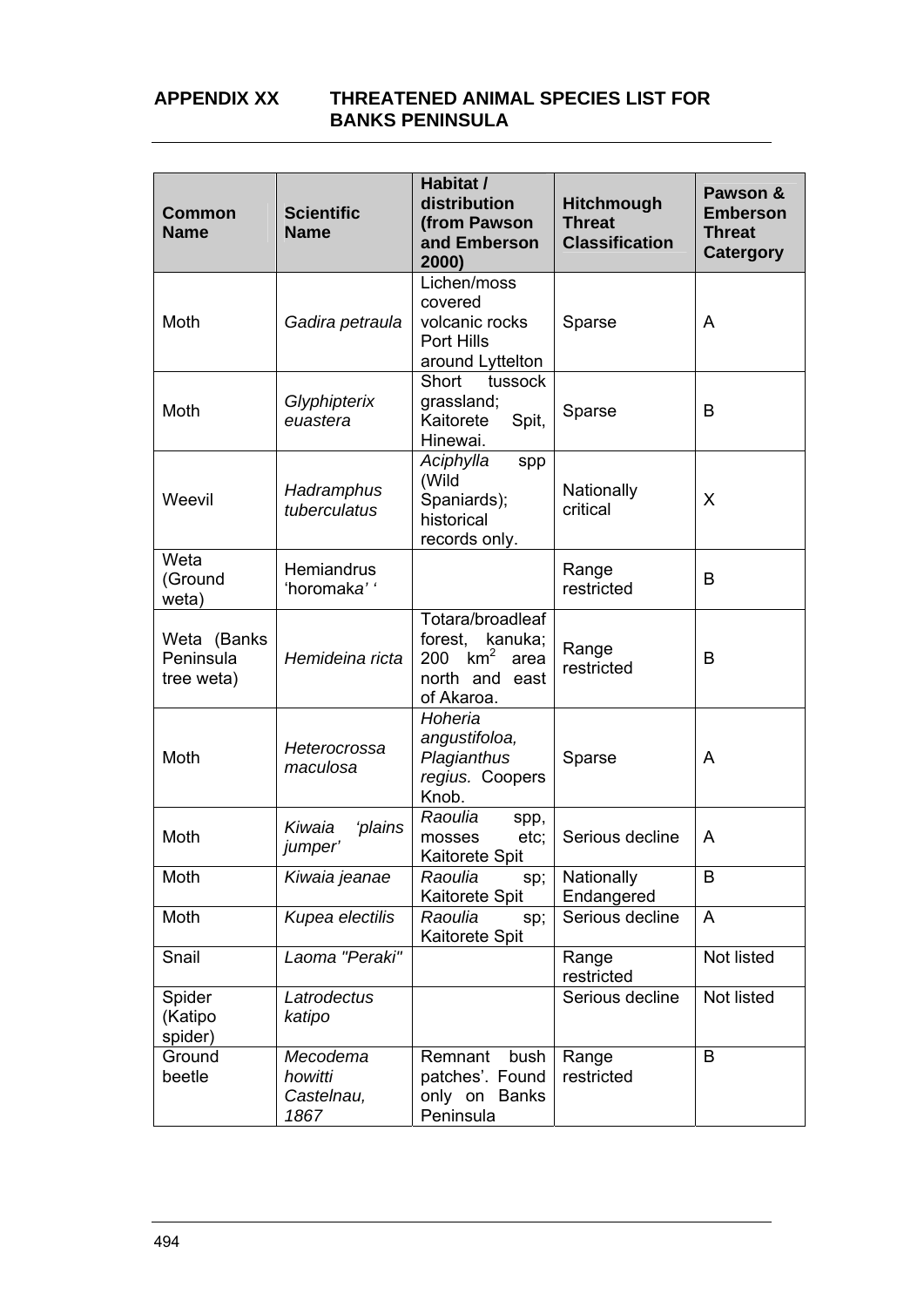| <b>Blepheracerid   Neocurupira</b> |          | Range      | Not listed |
|------------------------------------|----------|------------|------------|
| l Flv                              | chiltoni | restricted |            |

| <b>Common</b><br><b>Name</b> | <b>Scientific</b><br><b>Name</b>                 | Habitat /<br>distribution<br>(from Pawson<br>and Emberson<br>2000)                               | Hitchmough<br><b>Threat</b><br><b>Classification</b> | Pawson &<br><b>Emberson</b><br><b>Threat</b><br><b>Catergory</b> |
|------------------------------|--------------------------------------------------|--------------------------------------------------------------------------------------------------|------------------------------------------------------|------------------------------------------------------------------|
| Spider                       | Periegops<br>suterii                             | forest<br>A<br>few<br>patches; one of<br>the<br>rarest<br>spiders in NZ                          | Sparse                                               | A                                                                |
| Snail                        | Powellaoma<br>"peninsularis"                     |                                                                                                  | Range<br>restricted                                  | Not listed                                                       |
| Snail                        | <b>Rotadiscus</b><br><i>insularis</i><br>(Climo) |                                                                                                  | Range<br>restricted                                  | Not listed                                                       |
| Moth                         | Samana<br>acutata                                | Carmichaelia<br>(native<br>spp<br>brooms);<br>near<br>Lake<br>Ellesmere,<br>Kaitorete Spit.      | Sparse                                               | B                                                                |
| Moth                         | <b>Scythris</b><br>'Stripe'                      | Possibly<br>on<br>Carmichaelia<br>(native<br>spp<br>brooms);<br>Kaitorete<br>Spit.<br>Very rare. | Nationally<br>critical                               | A                                                                |
| Cave weta                    | <b>Talitropsis</b><br>crassicruris               |                                                                                                  | Range<br>restricted<br>(dubious<br>record)           | Not listed                                                       |
| Snail                        | Therasia sp.                                     |                                                                                                  | Range<br>restricted                                  | Not listed                                                       |

Catergory A: Species thought to be most endangered and threatened with extinction in the short-term. Most are only known from one, or a very few, isolated populations.

Catergory B: Species apparently threatened to a lesser extent, extinction possible in the longer term. Less threatened than catergory A species, but still of concern

Catergory I: Species where insufficient information was available from literature, entomologists and collections to make an informed decision regarding their conservation status.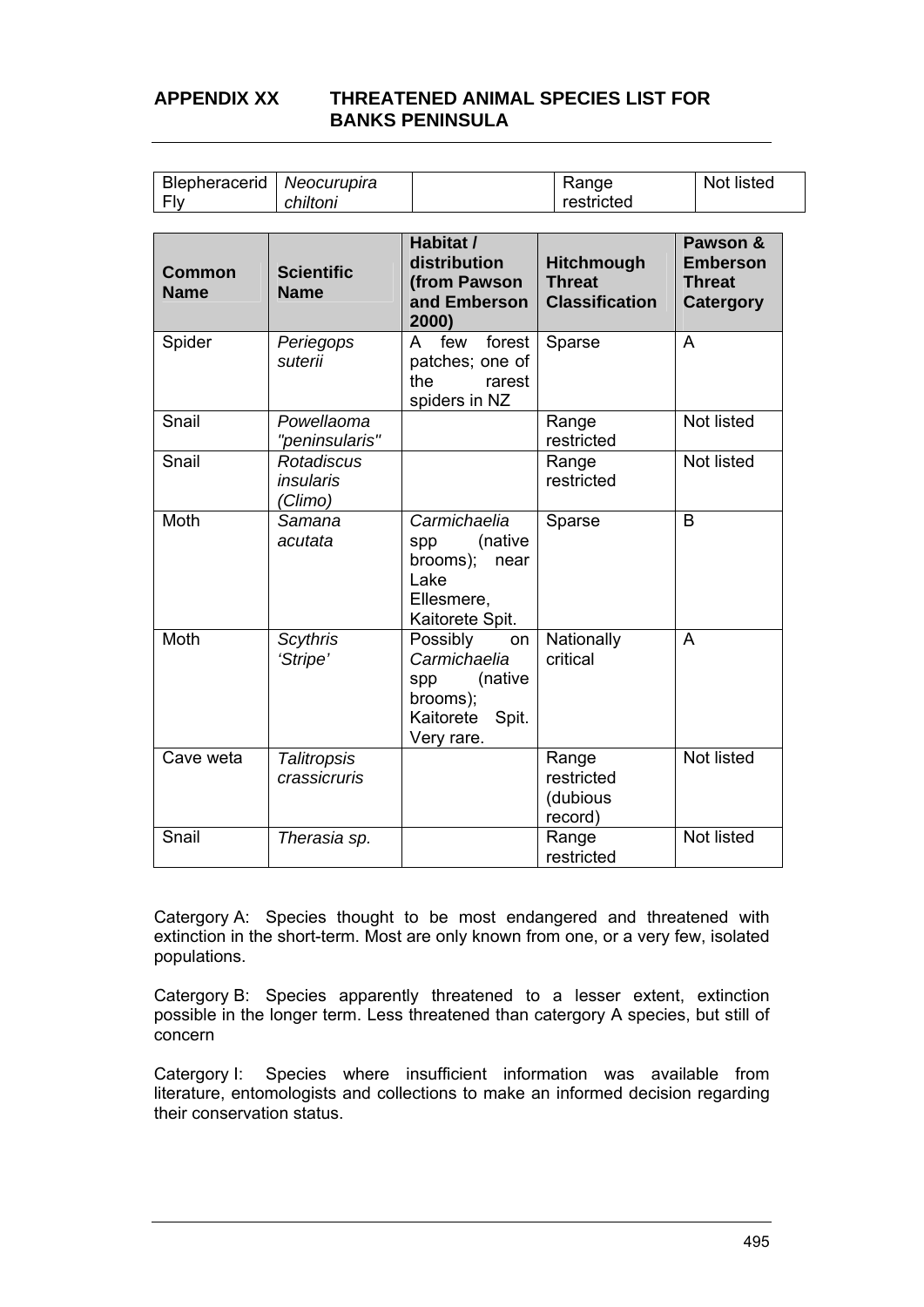Catergory L: Species locally threatened, but with substantial populations outside the Canterbury Conservancy.

Catergory X: Species that have not been seen in the over 50 years, and are presumed to be extinct.

#### **Birds**

| <b>Common Name</b>         | <b>Scientific name</b>                    | <b>Threat Status</b>  |  |
|----------------------------|-------------------------------------------|-----------------------|--|
| Australian Bittern         | Botaurus poiciloptilus                    | Nationally endangered |  |
| <b>Banded Dotterel</b>     | Charadrius bicinctus                      | Gradual decline       |  |
| <b>Black</b> -fronted tern | Sterna albostriata                        | Nationally endangered |  |
| <b>Black Shag</b>          | Phalacrocorax<br>carbo<br>novaeseelandiae | Sparse                |  |
| Black-billed gull          | Larus bulleri                             | Serious decline       |  |
| Caspian tern               | Sterna caspia                             | Nationally vulnerable |  |
| <b>Grey Duck</b>           | Anas superciliosa<br>superciliosa         | Nationally endangered |  |
| Little black shag          | Phalocrocorax<br>sulcirostris             | Range restricted      |  |
| <b>New Zealand Falcon</b>  | Falco novaeseelandiae                     | Nationally endangered |  |
| New Zealand Pigeon/kereru  | Hemiphaga<br>Novaeseelandiae              | Gradual decline       |  |
| Northern giant petrel      | Macronectes halli                         | Range restricted      |  |
| Red-billed gull            | novaehollandiae<br>Larus<br>scopulinus    | Gradual decline       |  |
| Sooty Shearwater           | Puffinus griseus                          | Gradual decline       |  |
| Southern crested grebe     | Podiceps<br>cristatus<br>australis        | Nationally endangered |  |
| White heron                | Egretta alba modesta                      | Nationally critical   |  |
| White-flippered penguin    | Eudyptula<br>minor<br>albosignata         | Nationally vulnerable |  |
| White-fronted tern         | Sterna striata striata                    | Gradual decline       |  |
| Wrybill/ngutu-pare         | Anarhynchus frontalis                     | Nationally vulnerable |  |
| Yellow eyed penguin/Hoiho  | Megadyptes antipodes                      | Nationally vulnerable |  |

## **Lizards**

Canterbury gecko (*Hoplodactylus* aff. *maculatus* "Canterbury"*)* - gradual decline